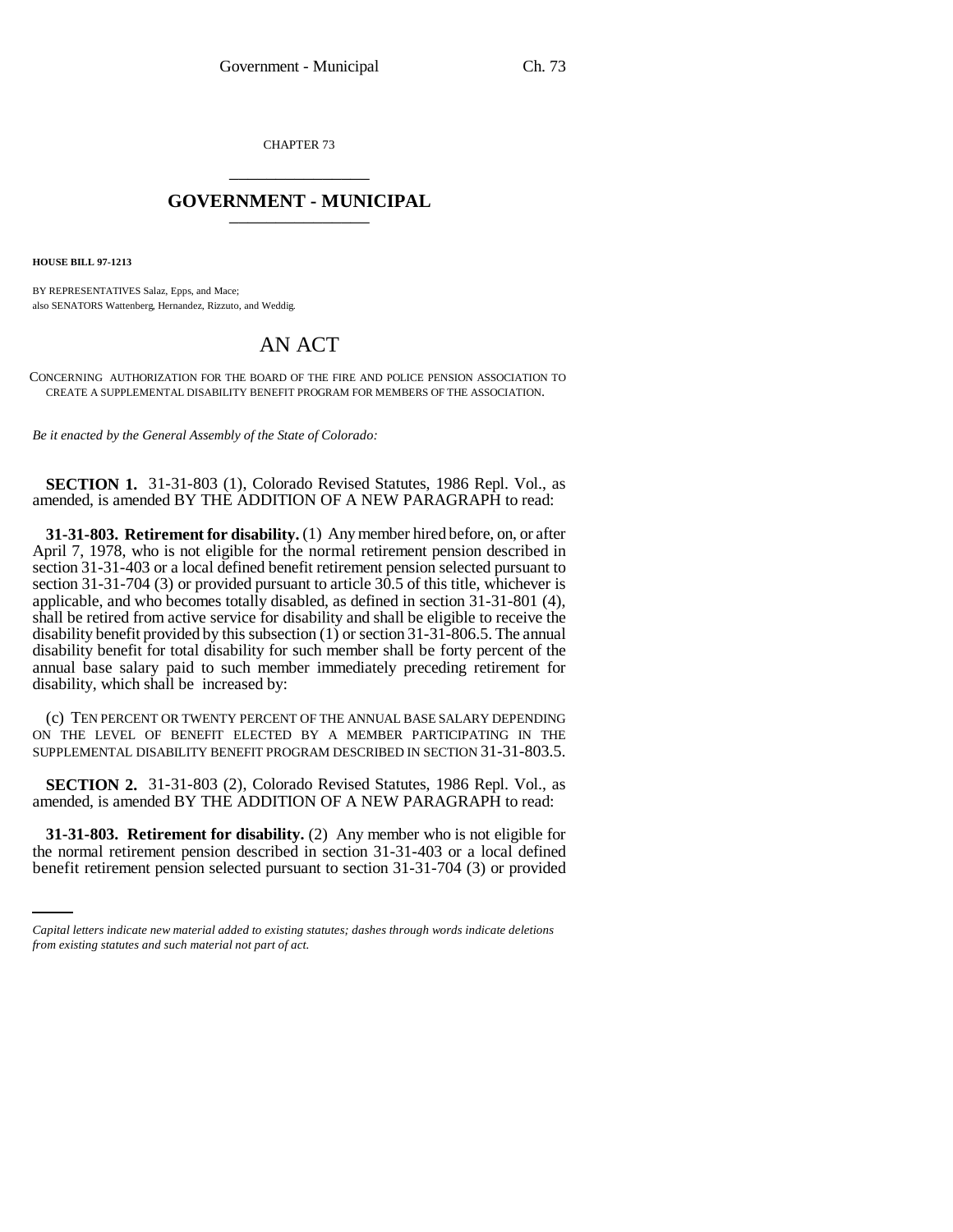## Ch. 73 Government - Municipal

pursuant to article 30.5 of this title, whichever is applicable, and who becomes occupationally disabled, as defined in section 31-31-801 (3), shall be retired from active service for such time as the occupational disability continues and shall be eligible to receive the disability benefit provided by this subsection (2) or section 31-31-806.5. The annual disability benefit for occupational disability for such member shall be thirty percent of the annual base salary paid to such member immediately preceding retirement for disability, which shall be increased by:

(c) TEN PERCENT OR TWENTY PERCENT OF THE ANNUAL BASE SALARY DEPENDING ON THE LEVEL OF BENEFIT ELECTED BY A MEMBER PARTICIPATING IN THE SUPPLEMENTAL DISABILITY PROGRAM DESCRIBED IN SECTION 31-31-803.5.

**SECTION 3.** Part 8 of article 31 of title 31, Colorado Revised Statutes, 1986 Repl. Vol., as amended, is amended BY THE ADDITION OF A NEW SECTION to read:

**31-31-803.5. Supplemental disability benefit program.** (1) THE BOARD MAY ESTABLISH A SUPPLEMENTAL DISABILITY BENEFIT PROGRAM THAT PROVIDES ADDITIONAL DISABILITY BENEFITS TO MEMBERS WHO PARTICIPATE IN SUCH PROGRAM AND WHO ARE RETIRED FOR DISABILITY PURSUANT TO SECTION 31-31-803 OR SECTION 31-31-806.5. ANY SUPPLEMENTAL DISABILITY BENEFIT PROGRAM ESTABLISHED PURSUANT TO THIS SUBSECTION (1) SHALL MEET THE FOLLOWING REQUIREMENTS:

(a) THE SUPPLEMENTAL DISABILITY BENEFIT PROGRAM SHALL PERMIT A MEMBER TO ELECT TO PARTICIPATE IN SUCH PROGRAM PRIOR TO THE MEMBER'S COMMENCEMENT OF EMPLOYMENT WITH AN EMPLOYER OR DURING OPEN ENROLLMENT PERIODS ESTABLISHED BY THE BOARD AND TO DISCONTINUE SUCH PARTICIPATION AT ANY TIME UPON NOTICE TO THE ASSOCIATION. AN OPEN ENROLLMENT PERIOD SHALL NOT BE PERMITTED ANY MORE FREQUENTLY THAN EVERY TWO YEARS. REENROLLMENT IN SUCH PROGRAM SHALL BE PERMITTED ONLY DURING AN OPEN ENROLLMENT PERIOD.

(b) THE SUPPLEMENTAL DISABILITY BENEFIT PROGRAM SHALL PERMIT A PARTICIPATING MEMBER TO ELECT BETWEEN TWO LEVELS OF SUPPLEMENTAL BENEFITS PROVIDING AN ADDITIONAL TEN PERCENT OR TWENTY PERCENT OF THE MEMBER'S ANNUAL BASE SALARY;

(c) THE COST OF FUNDING THE SUPPLEMENTAL DISABILITY BENEFIT PROGRAM SHALL BE BY CONTRIBUTIONS MADE BY PARTICIPATING MEMBERS AT A RATE TO BE DETERMINED AS A PERCENTAGE OF THE MEMBER'S BASE SALARY PURSUANT TO THE BIENNIAL ACTUARIAL VALUATION REQUIRED BY SECTION 31-31-811 (2) (b) (II). THE CONTRIBUTION RATE SHALL BE ADJUSTED EVERY TWO YEARS IN ORDER TO REFLECT CHANGES IN THE COST OF SUCH PROGRAM DETERMINED BY THE BIENNIAL ACTUARIAL VALUATION.

(d) THE FULL COST OF FUNDING THE SUPPLEMENTAL DISABILITY BENEFIT PROGRAM FOR A MEMBER SHALL BE PAYABLE BY THE PARTICIPATING MEMBER. PAYMENTS SHALL BE MADE IN THE SAME MANNER AS PAYMENTS REQUIRED PURSUANT TO SECTION 31-31-811 (4).

(e) THE BENEFITS PROVIDED PURSUANT TO THE SUPPLEMENTAL DISABILITY BENEFIT